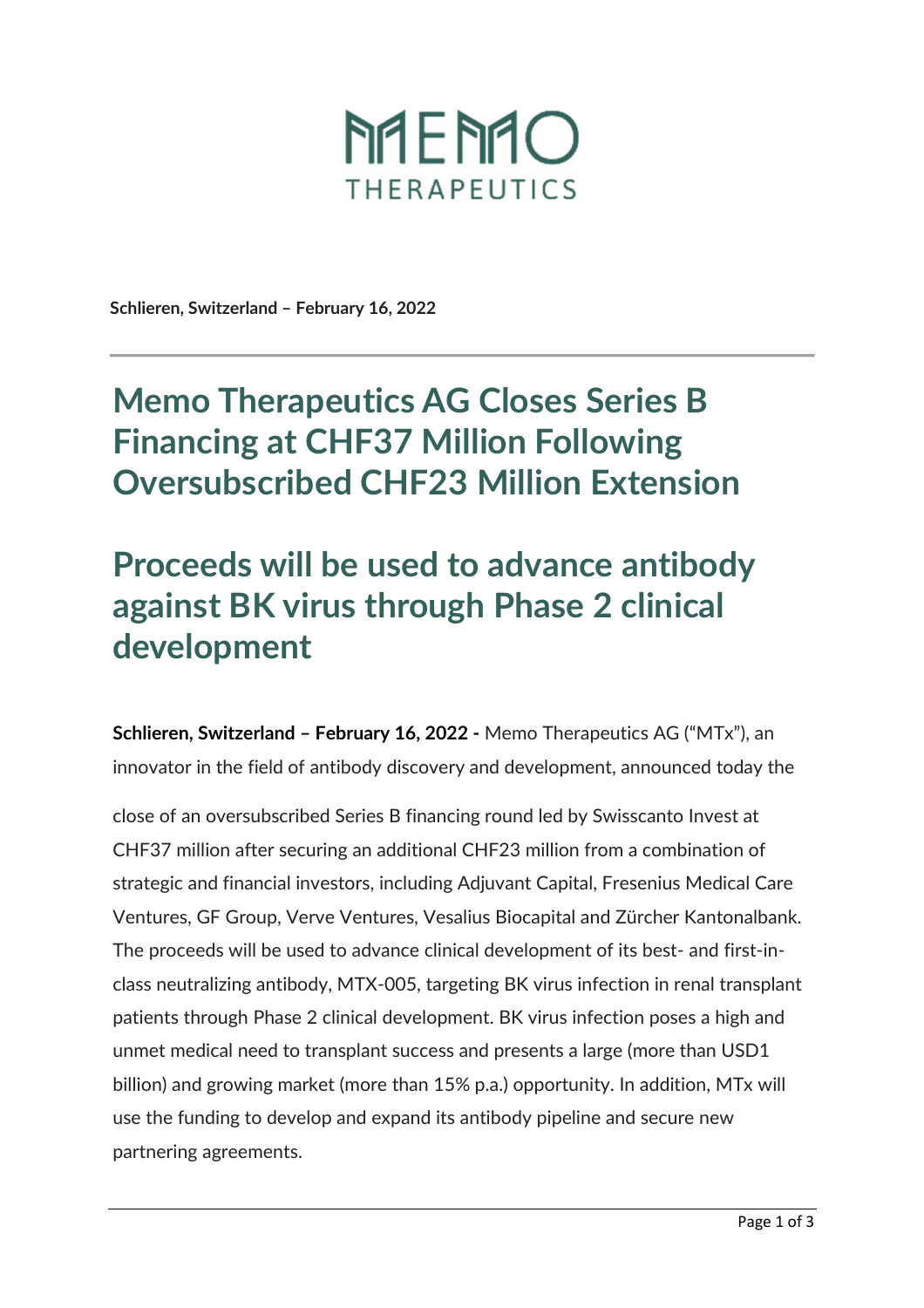"We are extremely impressed with the power of Memo Therapeutics AG's antibody technologies, which provide best-in-class B-cell repertoire coverage from any donor species and single-cell-based high-throughput functional screening capabilities, which enable direct analysis of millions of candidate antibodies," said Dr. Andreas Wüpper, Director of Investments at Fresenius Medical Care Ventures. "We believe this approach is applicable to many therapeutic areas and look forward to seeing the results from clinical evaluation of the BK virus program."

"Our unique approach to discover and develop novel therapeutic antibodies continues to generate impressive data. This progress has resonated with highly renowned strategic and financial investors, who we are happy to welcome in this oversubscribed extension of our Series B," said Dr. Karsten Fischer, Chief Executive Officer of Memo Therapeutics AG. "This funding, together with the recent Swiss Federal government COVID-19 grant, will enable us to advance our two lead programs, MTX-005 and COVAB 36, into clinical development this year and to develop and expand our antibody pipeline, which includes cytomegalovirus (CMV) and Nipah virus."

As part of the financing round, Dr. Andreas Wüpper, Director of Investments at Fresenius Medical Care Ventures, Dr. Christian Schneider, Managing Partner at Vesalius Biocapital and Dr. Philippe Dro, Partner at Adjuvant Capital will join the MTx Board of Directors.

MTx recently announced that it has received a CHF10.5 million commitment from the Swiss Federal Funding Programme for COVID-19 Medicines to advance COVAB 36, a potent, fully human monoclonal antibody administered via inhalation for the treatment of SARS-CoV-2 infections, into clinical development.